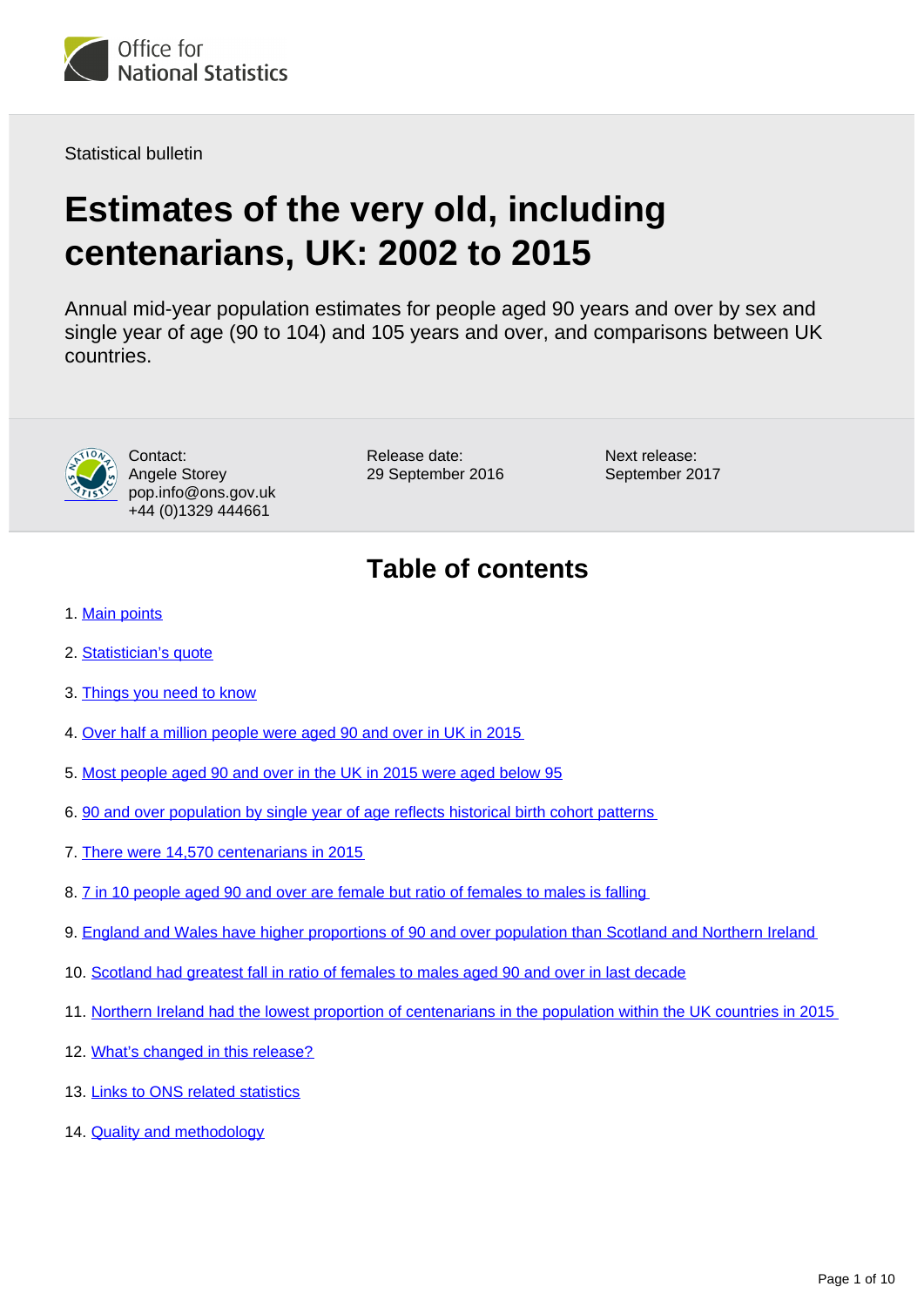### <span id="page-1-0"></span>**1 . Main points**

There were over half a million people aged 90 and over living in the United Kingdom (UK) in 2015.

For every 100 men aged 90 and over in 2015 there were 240 women.

The number of centenarians (people aged 100 and over) living in the UK has risen by 65% over the last decade to 14,570 in 2015.

Of the 14,570 centenarians living in the UK, 850 were estimated to be aged 105 or more, double the number in 2005.

# <span id="page-1-1"></span>**2 . Statistician's quote**

"The number of centenarians in the UK continues to increase year on year reaching just over 14,500 in 2015. Although the majority of the very old are women the number of men reaching the oldest ages is increasing as male mortality improves."

Pamela Cobb, Demographic Analysis Unit, Office for National Statistics.

### <span id="page-1-2"></span>**3 . Things you need to know**

These are annual mid-year estimates by sex and single year of age for people aged 90 to 104 and for the 105 and over age group. Figures for 2002 to 2014 update the figures previously published in September 2015 for England and Wales and for the UK. Corresponding estimates for Scotland and for Northern Ireland for 2002 to 2015 are also published today by [National Records of Scotland \(NRS\)](http://www.nrscotland.gov.uk/statistics-and-data/statistics/statistics-by-theme/population/population-estimates/estimates-of-special-populations/population-estimates-for-scottish-centenarians) and the Northern Ireland Statistics and [Research Agency \(NISRA\)](http://www.nisra.gov.uk/demography/default.asp134.htm) respectively.

To provide users with a consistent set of estimates by single year of age up to age 105 and over, the Estimates of the very old (including centenarians) series is constrained to the 90 and over totals in the Mid-year population estimates.

Separate Kannisto-Thatcher (KT) estimates for England and Wales have been produced for the first time (previously, these were published for England and Wales combined).

# <span id="page-1-3"></span>**4 . Over half a million people were aged 90 and over in UK in 2015**

In 2015, there were estimated to be over half a million people (556,270) aged 90 and over living in the UK, up from 194,670 people in 1985 (Figure 1). Although the 90 and over group account for only 0.9% of the total UK population in 2015, the size of this age group relative to the rest of the population has increased over time. In 1985, there were 344 people aged 90 and over per 100,000 population, compared to 854 people aged 90 and over per 100,000 population in 2015.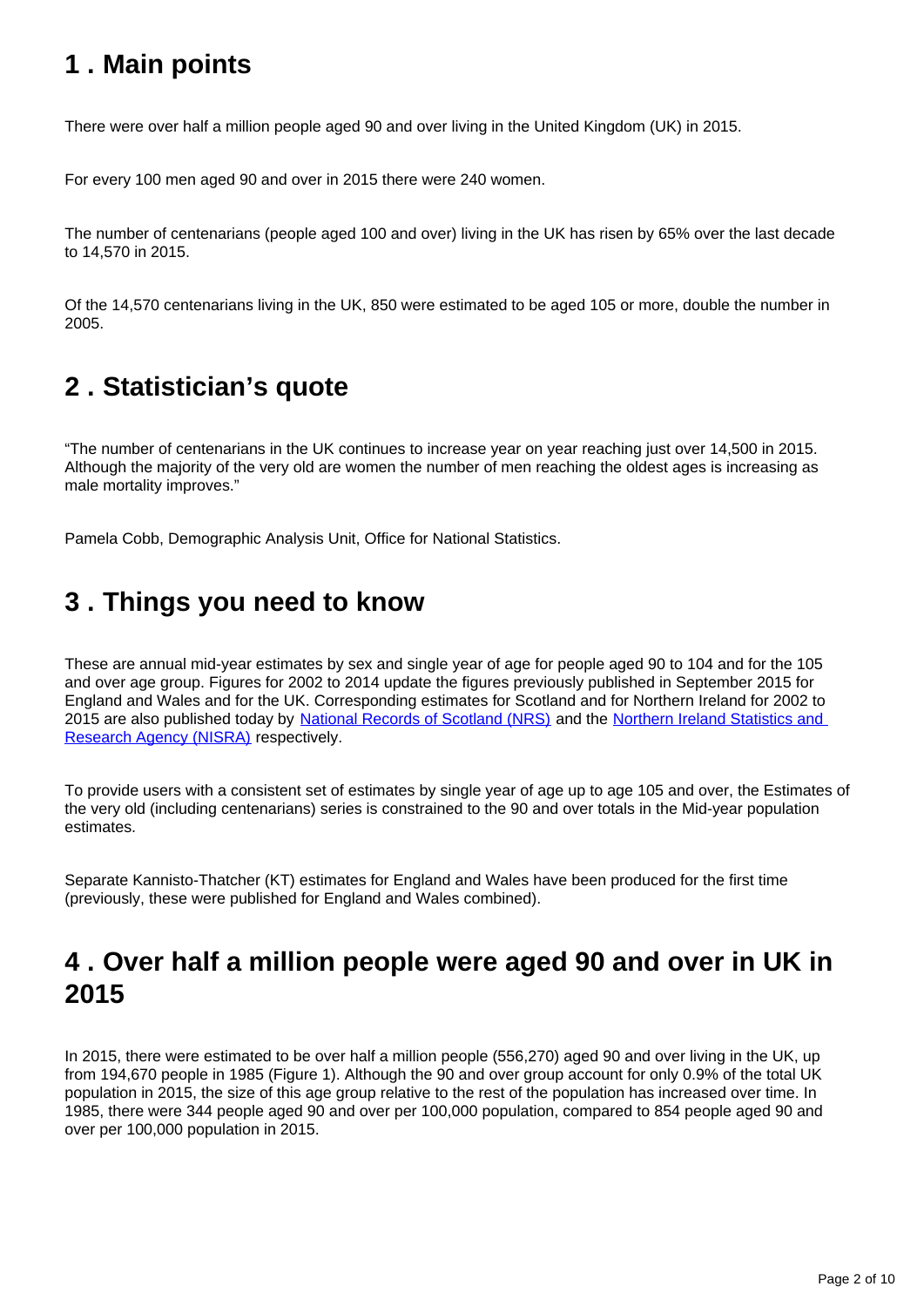#### **Figure 1: People aged 90 and over per 100,000 population, UK, 1985 to 2015**

Figure 1: People aged 90 and over per 100,000 population, UK, 1985 to 2015



#### **Source: Office for National Statistics, National Records of Scotland, Northern Ireland Statistics and Research Agency**

The dip in the 90 and over population in 2008 reflects low birth numbers 90 years previously, at the end of World War 1, followed by higher numbers of births in the early 1920s (see Figure 3 for more details).

The main driver of population ageing in recent decades has been improving mortality at all ages, but particularly at older ages. Improvements in survival to older ages are due to a combination of factors such as improved medical treatments, housing and living standards, nutrition and changes in the population's smoking habits  $1,2$ . In the last 10 years, a big change has been the fall in the percentage of deaths from heart disease.

#### **Notes:**

- 1. Murphy M, Di Cesare M, (2012) Use of an age-period-cohort model to reveal the impact of cigarette smoking in trends in twentieth century adult cohort mortality in England and Wales, Population Studies, Vol 66, Issue 3.
- 2. K. Dunnell, Ageing and Mortality in the UK: National Statistician's Annual Article on the population, Population Trends, Winter 2008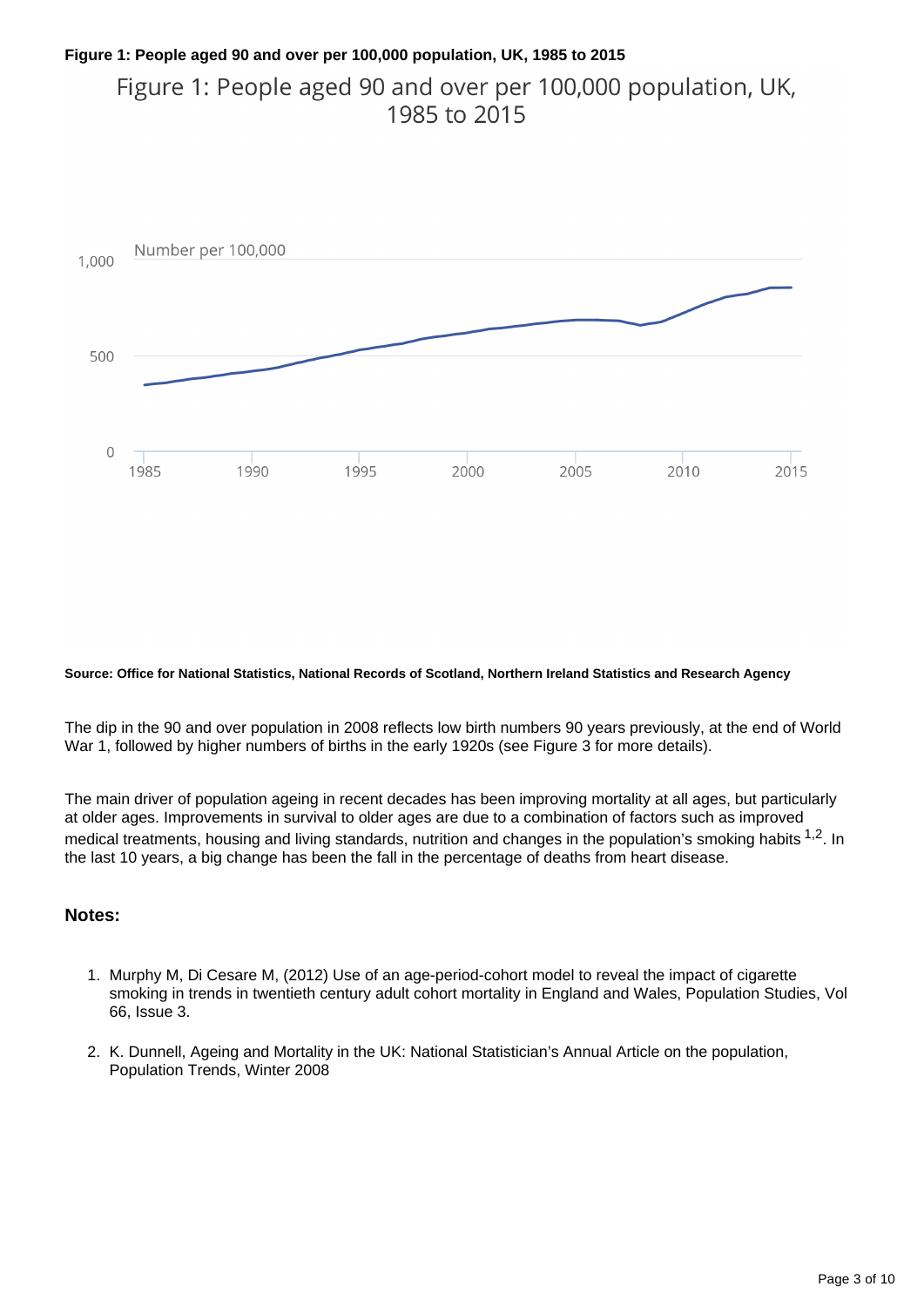### <span id="page-3-0"></span>**5 . Most people aged 90 and over in the UK in 2015 were aged below 95**

Approximately 4 out of 5 people age 90 and over in the UK in 2015 were aged below 95, however, the age structure of the 90 and over population is gradually becoming older.

Over the period 1985 to 2015, the proportion of the 90 and over population aged 90 to 94 decreased from 82% to 79% while the proportion aged 95 to 99 increased from 16% to 18% and the proportion aged 100 and over (centenarians) increased from 2% to 3% (Figure 2).

#### **Figure 2: UK population aged 90 and over by age group, UK, 1985 and 2015**

Figure 2: UK population aged 90 and over by age group, UK, 1985 and 2015



**Source: Office for National Statistics, National Records of Scotland, Northern Ireland Statistics and Research Agency**

### <span id="page-3-1"></span>**6 . 90 and over population by single year of age reflects historical birth cohort patterns**

Figure 3 shows how the current 90 and over population by single year of age reflects historical birth cohort patterns (a birth cohort is all people born in the same year). Notably lower numbers of births during the First World War (1914 to 1918) are reflected in smaller numbers of these cohorts reaching age 90 and over. By contrast, a relatively high number of people from the 1920 and 1921 births cohorts have reached age 90 and over, reflecting the larger size of these cohorts due to an increase in births post war. For a more detailed explanation see "[The impact of the First World War on the 90 and over population of the UK](https://www.ons.gov.uk/peoplepopulationandcommunity/birthsdeathsandmarriages/ageing/articles/theimpactofthefirstworldwaronthe90andoverpopulationoftheuk/2015) ".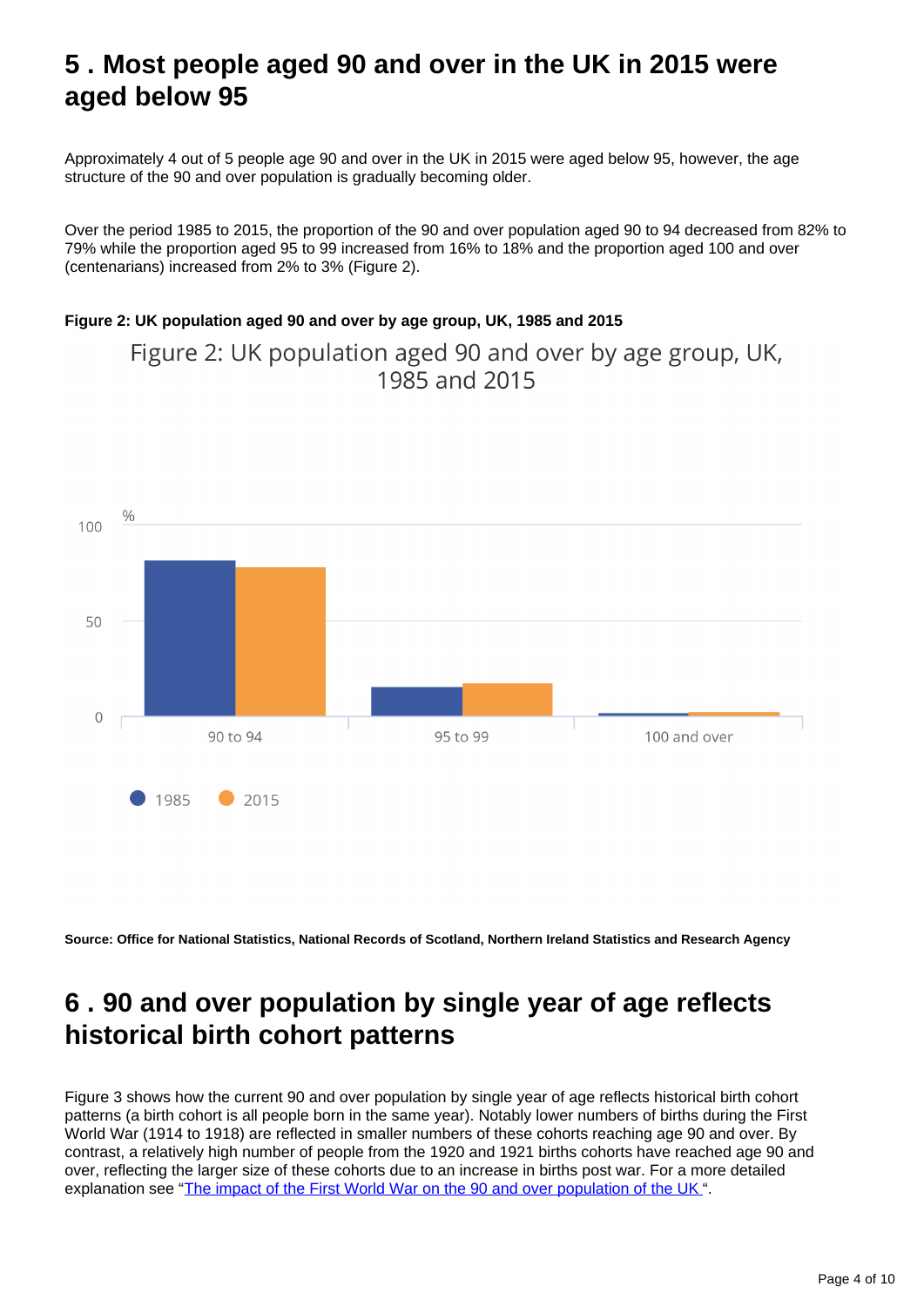

**Figure 3: People aged 90 to 99 as a percentage of all people aged 90 and over, UK, 2002 to 2015**

**Source: Office for National Statistics, National Records of Scotland, Northern Ireland Statistics and Research Agency**

**Notes:**

- 1. The years of birth are approximate. For instance a person aged 90 in 2010 could have been born in 1919 or 1920; for simplicity however such persons are regarded as belonging to the 1920 birth cohort.
- 2. Population estimates are mid-year; total births are for calendar years.

### <span id="page-4-0"></span>**7 . There were 14,570 centenarians in 2015**

In 2015, there were estimated to be 14,570 centenarians (people aged 100 or over) living in the UK. This represents just 2.6% of the population aged 90 and over and only 0.02% of the overall UK population. However, their numbers have quadrupled from 3,420 in 1985, and in the last decade their numbers have gone up by 5,720, a 65% increase (Figure 4).

Similarly the numbers of centenarians aged 105 and over has increased markedly in recent years, reaching 850 in 2015 compared to just 130 in 1985. These increases reflect increasing life expectancy at higher ages over the period.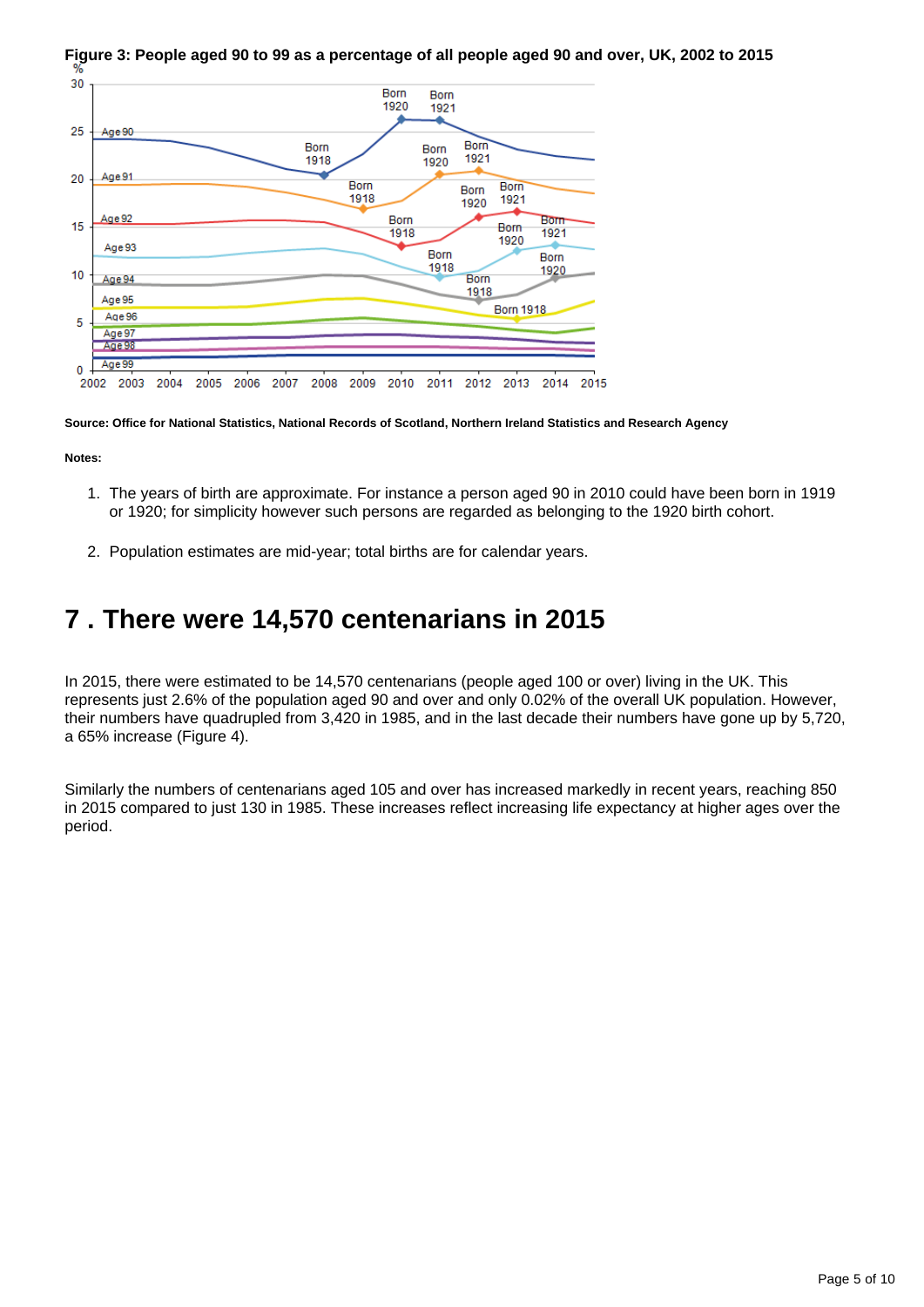Figure 4: Number of centenarians in the UK, 1985 to 2015



**Source: Office for National Statistics, National Records of Scotland, Northern Ireland Statistics and Research Agency**

**Notes:**

1. Numbers are rounded to nearest 10

### <span id="page-5-0"></span>**8 . 7 in 10 people aged 90 and over are female but ratio of females to males is falling**

In 2015, the vast majority of the population aged 90 and over (71%) were female. Women outnumber men at older ages because they have higher life expectancy. According to the latest [National Life Tables for 2013 to 2015](http://www.ons.gov.uk/peoplepopulationandcommunity/birthsdeathsandmarriages/lifeexpectancies/bulletins/nationallifetablesunitedkingdom/previousReleases) , life expectancy at birth is 82.8 years for females compared with 79.1 years for males and at age 85 and over is 6.8 years for females compared to 5.8 years males.

Within the 90 and over population in the UK, the ratio of females to males increases with age. In 2015, 78% of those aged 95 and over were female; 85% of centenarians were female and 88% of centenarians aged 105 and over were female.

However, the ratio of men to women at older ages is falling. In the UK in 2005 there were 284 women aged 90 to 94 and 431 women aged 95 to 99 for every 100 men of those ages; by 2015 the ratios had fallen to 220 and 329 respectively. The fall in the ratio was greater for those aged 100 and over, falling from 719 female centenarians for every 100 male centenarians in 2005 to 550 in 2015 (Figure 5).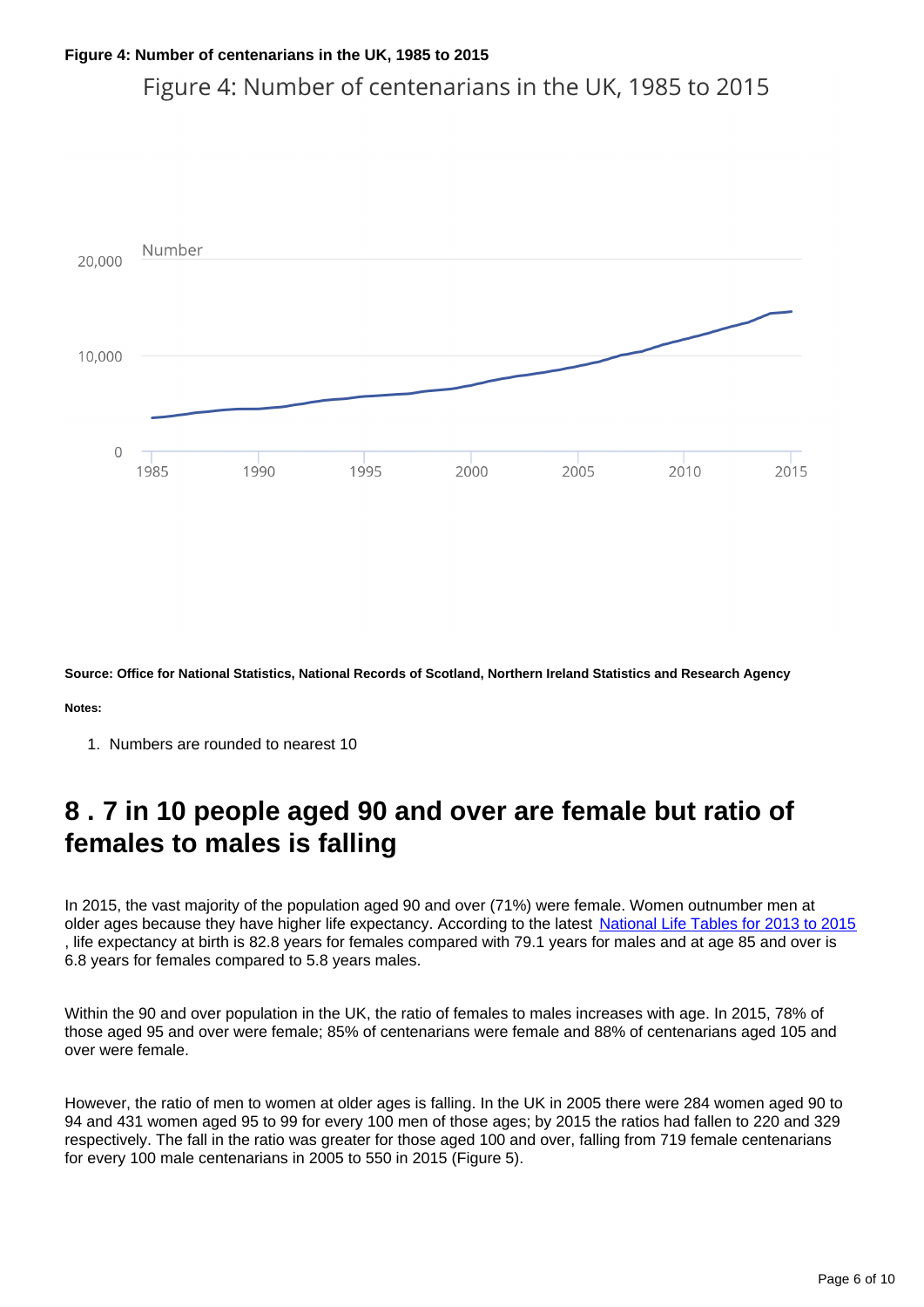These falls are due to continued faster improvements in male life expectancy than female life expectancy at older ages $^{\rm 1}.$ 

#### **Figure 5: Female to male ratios by 90 and over age groups, UK, 2005 to 2015**

Figure 5: Female to male ratios by 90 and over age groups, UK, 2005 to 2015



**Source: Office for National Statistics, National Records of Scotland, Northern Ireland Statistics and Research Agency**

#### **Notes:**

1. See [National Life Tables for 2013 to 2015.](http://www.ons.gov.uk/peoplepopulationandcommunity/birthsdeathsandmarriages/lifeexpectancies/bulletins/nationallifetablesunitedkingdom/previousReleases)

#### <span id="page-6-0"></span>**9 . England and Wales have higher proportions of 90 and over population than Scotland and Northern Ireland**

In 2015, in Wales, there were 938 people aged 90 and over per 100,000 population compared to 867 in England, 741 in Scotland and 672 in Northern Ireland.

Over the last 30 years, the largest increases in those aged 90 and over per 100,000 population occurred in Wales (603) followed by England (515) Scotland (448) and Northern Ireland (388). These differences reflect the overall demographic patterns in each of the UK countries. Northern Ireland has a slightly younger age profile than the other UK countries with older people making up a smaller proportion of the overall population. This is partly because Northern Ireland has historically had higher fertility rates than the rest of the UK. Scotland has lower life expectancy compared to the other UK countries. (For more information on changing life expectancies over time in the UK countries see [National Life Tables](https://www.ons.gov.uk/peoplepopulationandcommunity/birthsdeathsandmarriages/lifeexpectancies/bulletins/nationallifetablesunitedkingdom/previousReleases) release).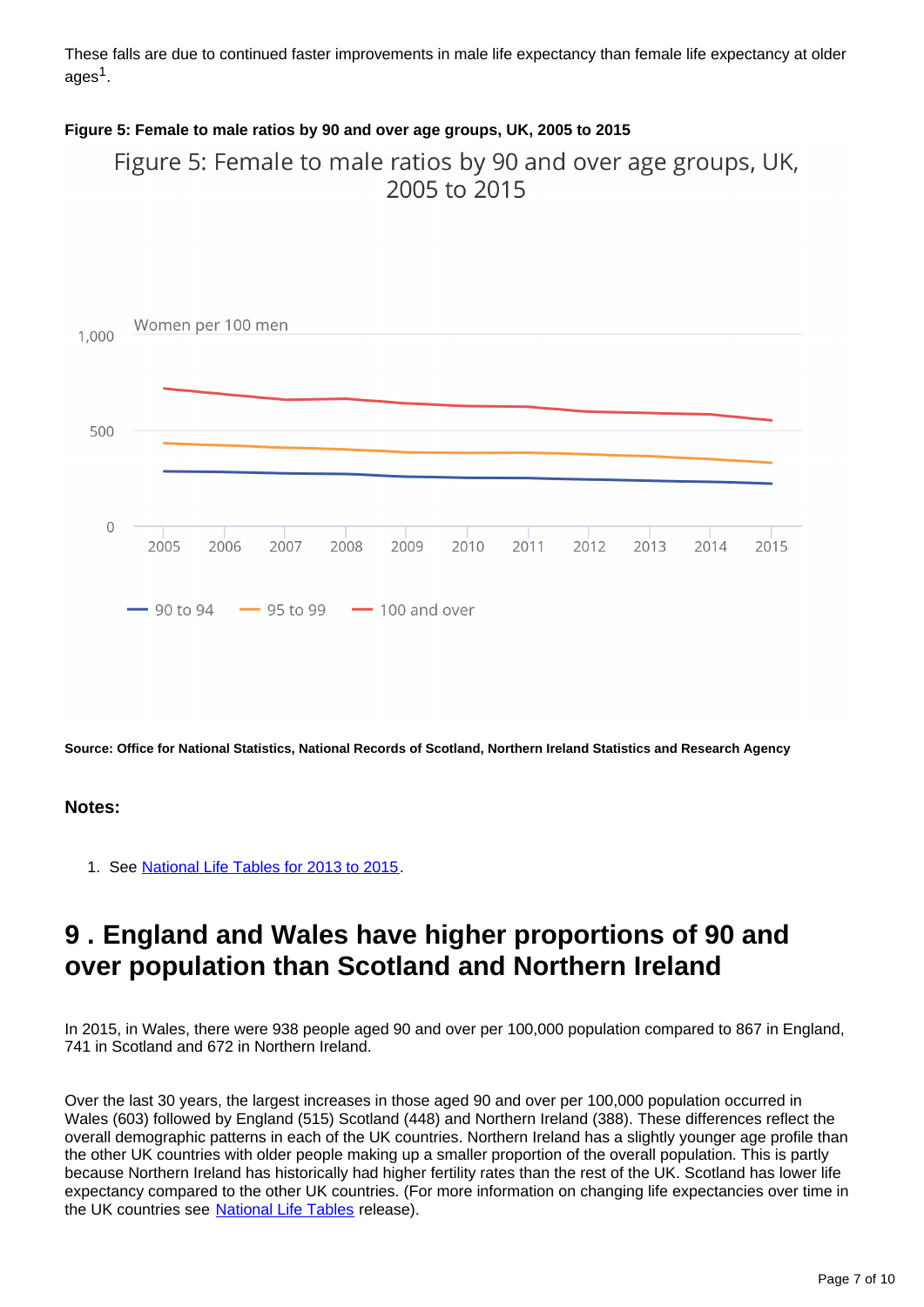The age profile of the 90 and over population was slightly older in England and in Wales compared to Scotland and Northern Ireland. In 2015 21.0% of the 90 and over population in both England and in Wales were aged 95 or over, compared with 20.2% in Northern Ireland and 19.7% in Scotland. This reflects higher life expectancy in England at age 90 for both males and females than in the other UK countries.

### <span id="page-7-0"></span>**10 . Scotland had greatest fall in ratio of females to males aged 90 and over in last decade**

The ratio of women to men at age 90 and over is lower in England than in the other UK constituent countries, reflecting lower male mortality at the highest ages. In 2015 in England there were 238 women aged 90 and over for every 100 men of that age; in Scotland, Wales and Northern Ireland the equivalent figures were 248, 251 and 259 respectively (Figure 6).

Over the last 10 years the decrease in the number of women per 100 men at ages 90 and over has been greatest in Scotland, dropping by 97. The falls in the number of women per 100 men at ages 90 and over were very similar for England, Wales and Northern Ireland over the last decade at 68, 67 and 70 respectively (Figure 6). This reflects a greater reduction in the gap between male and female [life expectancy](https://www.ons.gov.uk/peoplepopulationandcommunity/birthsdeathsandmarriages/lifeexpectancies/bulletins/nationallifetablesunitedkingdom/previousReleases) at age 85 in Scotland over the period than in England, Wales and Northern Ireland.

#### **Figure 6: Number of women per 100 men at ages 90 and over, UK countries, 2005 to 2015**

Figure 6: Number of women per 100 men at ages 90 and over, UK countries, 2005 to 2015



**Source: Office for National Statistics, National Records of Scotland, Northern Ireland Statistics and Research Agency**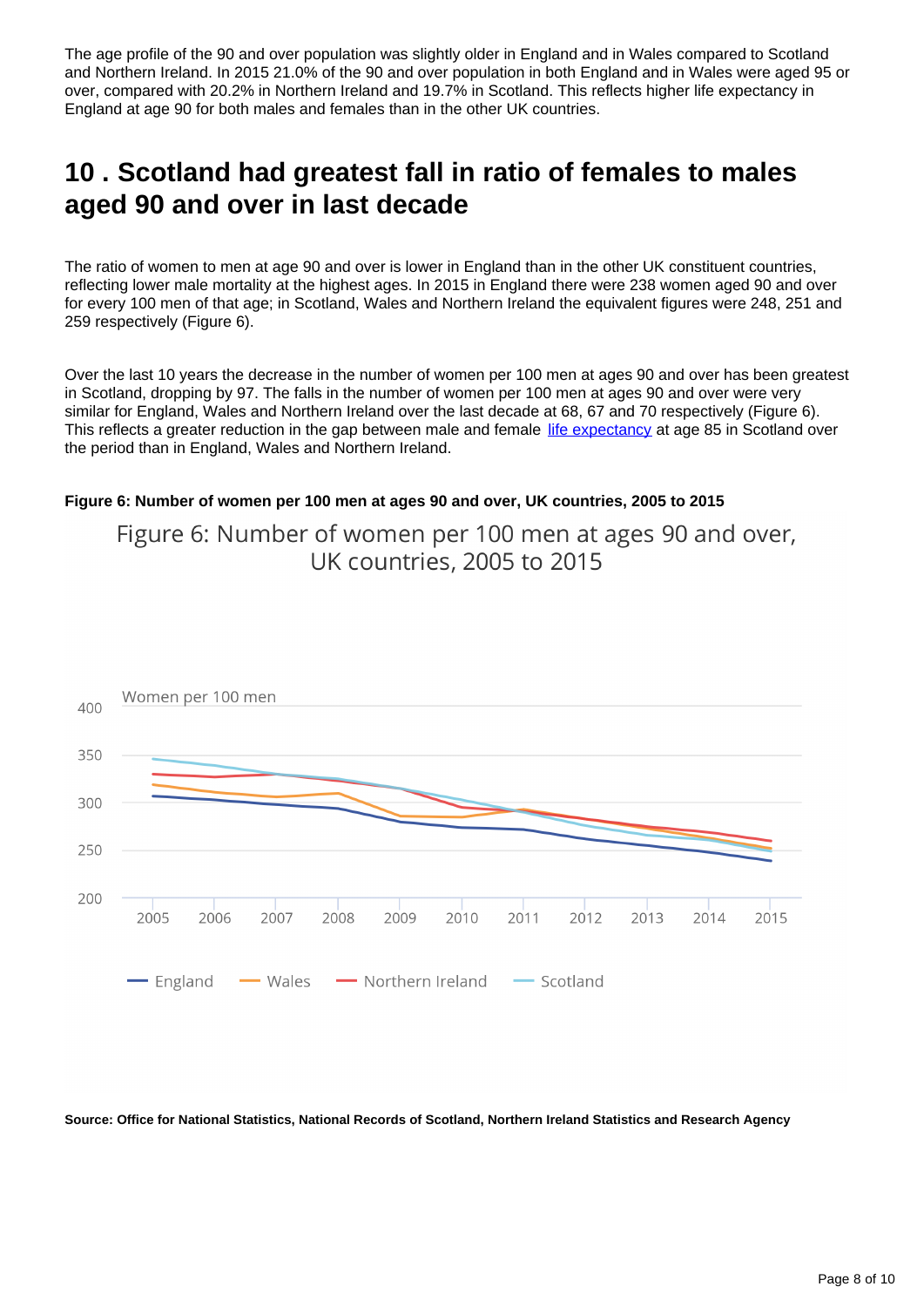### <span id="page-8-0"></span>**11 . Northern Ireland had the lowest proportion of centenarians in the population within the UK countries in 2015**

There were 12,660 centenarians in England, 730 centenarians in Wales, 900 in centenarians in Scotland and 280 centenarians in Northern Ireland in 2015.

As a proportion of the overall population in 2015 there were 23 centenarians per 100,000 population in England and in Wales compared to 17 in Scotland and 15 in Northern Ireland (Figure 7). In 1985, there were 6 centenarians per 100,000 population in England, Wales and Northern Ireland and 4 per 100,000 population in Scotland.

Although centenarians account for a very small proportion of the total population, over the last 30 years their numbers have quadrupled in England, Wales and Scotland and tripled in Northern Ireland, with the fastest increases occurring in the last decade.

#### **Figure 7: Centenarians per 100,000 population, UK countries,1985 to 2015**

Figure 7: Centenarians per 100,000 population, UK countries.1985 to 2015



**Source: Office for National Statistics, National Records of Scotland, Northern Ireland Statistics and Research Agency**